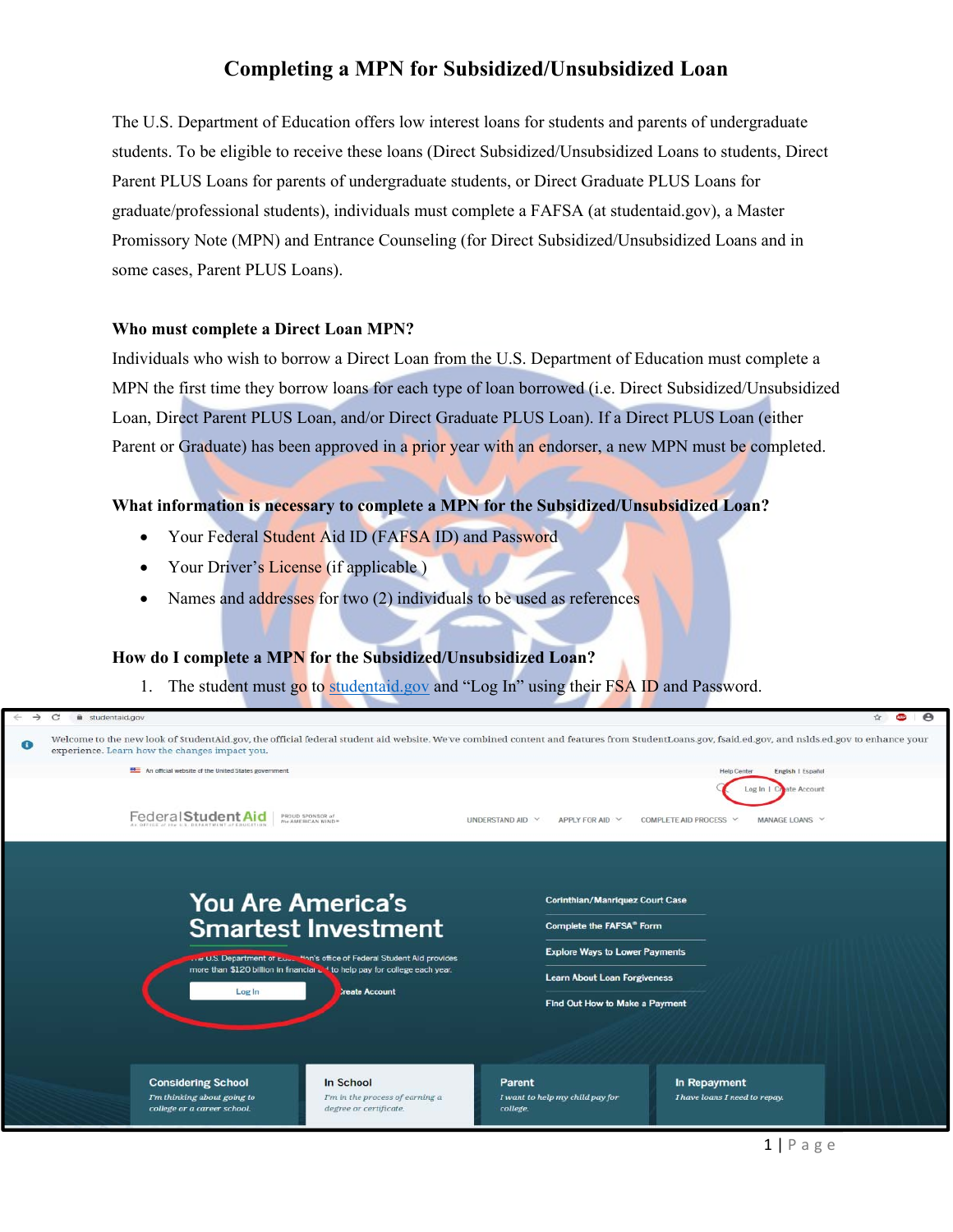2. Move your mouse to the top of the page and hover over the "COMPLETE AID PROCESS" dropdown. Click on the "Subsidized/Unsubsidized Loan" link when it appears.

| C<br>studentaid.gov/app/launchMpn.action<br>$\rightarrow$                 | ☆                                                                                                                                                                                                                                                                                                                                                    |
|---------------------------------------------------------------------------|------------------------------------------------------------------------------------------------------------------------------------------------------------------------------------------------------------------------------------------------------------------------------------------------------------------------------------------------------|
| $\bullet$<br>experience. Learn how the changes impact you.                | Welcome to the new look of StudentAid.gov, the official federal student aid website. We've combined content and features from StudentLoans.gov, fsaid.ed.gov, and nslds.ed.gov to enhance your                                                                                                                                                       |
| An official website of the United States government.                      | English   Español<br><b>Help Center</b>                                                                                                                                                                                                                                                                                                              |
|                                                                           | Log In   Create Account                                                                                                                                                                                                                                                                                                                              |
|                                                                           |                                                                                                                                                                                                                                                                                                                                                      |
| Federal Student Aid<br>PROUD SPONSOR of<br>the AMERICAN MIND              | <b>COMPLETE AID PROCESS</b><br>MANAGE LOANS V<br>UNDERSTAND AID V<br><b>APPLY FOR AID</b>                                                                                                                                                                                                                                                            |
|                                                                           |                                                                                                                                                                                                                                                                                                                                                      |
| <b>Section Overview</b>                                                   | <b>Complete Master Promissory Note</b><br><b>Complete Entrance Counseling</b>                                                                                                                                                                                                                                                                        |
| <b>How Aid is Calculated</b>                                              | Subsidized/Unsubsidized Loan MPN<br><b>Get a TEACH Grant</b>                                                                                                                                                                                                                                                                                         |
| <b>Comparing School Aid Offers</b>                                        | <b>Grad PLUS MPN</b>                                                                                                                                                                                                                                                                                                                                 |
| <b>Accepting Financial Aid</b>                                            | <b>Parent PLUS MPN</b>                                                                                                                                                                                                                                                                                                                               |
| <b>Receiving Financial Aid</b>                                            |                                                                                                                                                                                                                                                                                                                                                      |
| What is a Master Promissory Note?                                         |                                                                                                                                                                                                                                                                                                                                                      |
|                                                                           |                                                                                                                                                                                                                                                                                                                                                      |
|                                                                           | The Master Promissory Note (MPN) is a legal document in which you promise to repay your loan(s) and any accrued interest and fees to the U.S. Department of Education. It<br>also explains the terms and conditions of your loan(s). Unless your school does not allow more than one loan to be made under the same MPN, you can borrow additional   |
| Direct Loans on a single MPN for up to 10 years.                          |                                                                                                                                                                                                                                                                                                                                                      |
| The school will tell you what loans, if any, you are eligible to receive. |                                                                                                                                                                                                                                                                                                                                                      |
| 3. Click the "Start" button under Complete a Master Promissory Note.      |                                                                                                                                                                                                                                                                                                                                                      |
|                                                                           |                                                                                                                                                                                                                                                                                                                                                      |
| deral <b>Studen</b><br>PROUD SPONSOR of<br>the AMERICAN MIND <sup>®</sup> | UNDERSTAND AID V<br>APPLY FOR AID $\vee$<br>COMPLETE AID PROCESS V<br>MANAGE LOANS V                                                                                                                                                                                                                                                                 |
|                                                                           |                                                                                                                                                                                                                                                                                                                                                      |
|                                                                           | MASTER PROMISSORY NOTE (MPN)                                                                                                                                                                                                                                                                                                                         |
|                                                                           |                                                                                                                                                                                                                                                                                                                                                      |
| Subsidized/Unsubsidized Master Promissory Note (MPN)                      |                                                                                                                                                                                                                                                                                                                                                      |
| What is a Subsidized/Unsubsidized MPN?                                    |                                                                                                                                                                                                                                                                                                                                                      |
|                                                                           |                                                                                                                                                                                                                                                                                                                                                      |
|                                                                           | The Subsidized/Unsubsidized Master Promissory Note (MPN) is a legal document in which you promise to repay your federal student loan(s) and any accrued interest and fees<br>to your lender or loan holder. There is one MPN for Direct Subsidized/Unsubsidized Loans and a different MPN for Direct PLUS Loans. Most schools are authorized to make |
| multiple federal student loans under one MPN for up to 10 years.          |                                                                                                                                                                                                                                                                                                                                                      |
|                                                                           | Who should complete this?                                                                                                                                                                                                                                                                                                                            |
| <b>Complete a Master Promissory Note</b>                                  | • Eligible undergraduate students                                                                                                                                                                                                                                                                                                                    |
|                                                                           | Eligible graduate/professional students requesting unsubsidized loans<br>۰                                                                                                                                                                                                                                                                           |
| <b>START</b>                                                              | How long will it take?                                                                                                                                                                                                                                                                                                                               |
| Preview a read-only version of the Subsidized/Unsubsidized MPN            | The entire MPN process must be completed in a single session. Most<br>$\left(\begin{array}{cc} 1 \\ -1 \end{array}\right)$                                                                                                                                                                                                                           |
|                                                                           | people complete the MPN in less than 30 minutes.                                                                                                                                                                                                                                                                                                     |
| OMB No. 1845-0007 · Form Approved                                         | What do I need?                                                                                                                                                                                                                                                                                                                                      |
|                                                                           | • Personal Information                                                                                                                                                                                                                                                                                                                               |
|                                                                           | School Name                                                                                                                                                                                                                                                                                                                                          |
|                                                                           | Reference information for two people with different U.S. addresses who<br>٠<br>have known you for at least 3 years                                                                                                                                                                                                                                   |
|                                                                           |                                                                                                                                                                                                                                                                                                                                                      |
|                                                                           | Return to the Master Promissory Note selection page                                                                                                                                                                                                                                                                                                  |
|                                                                           | Download an accessible PDF version of the MPN                                                                                                                                                                                                                                                                                                        |
|                                                                           | $\sim$ 1 $\sim$                                                                                                                                                                                                                                                                                                                                      |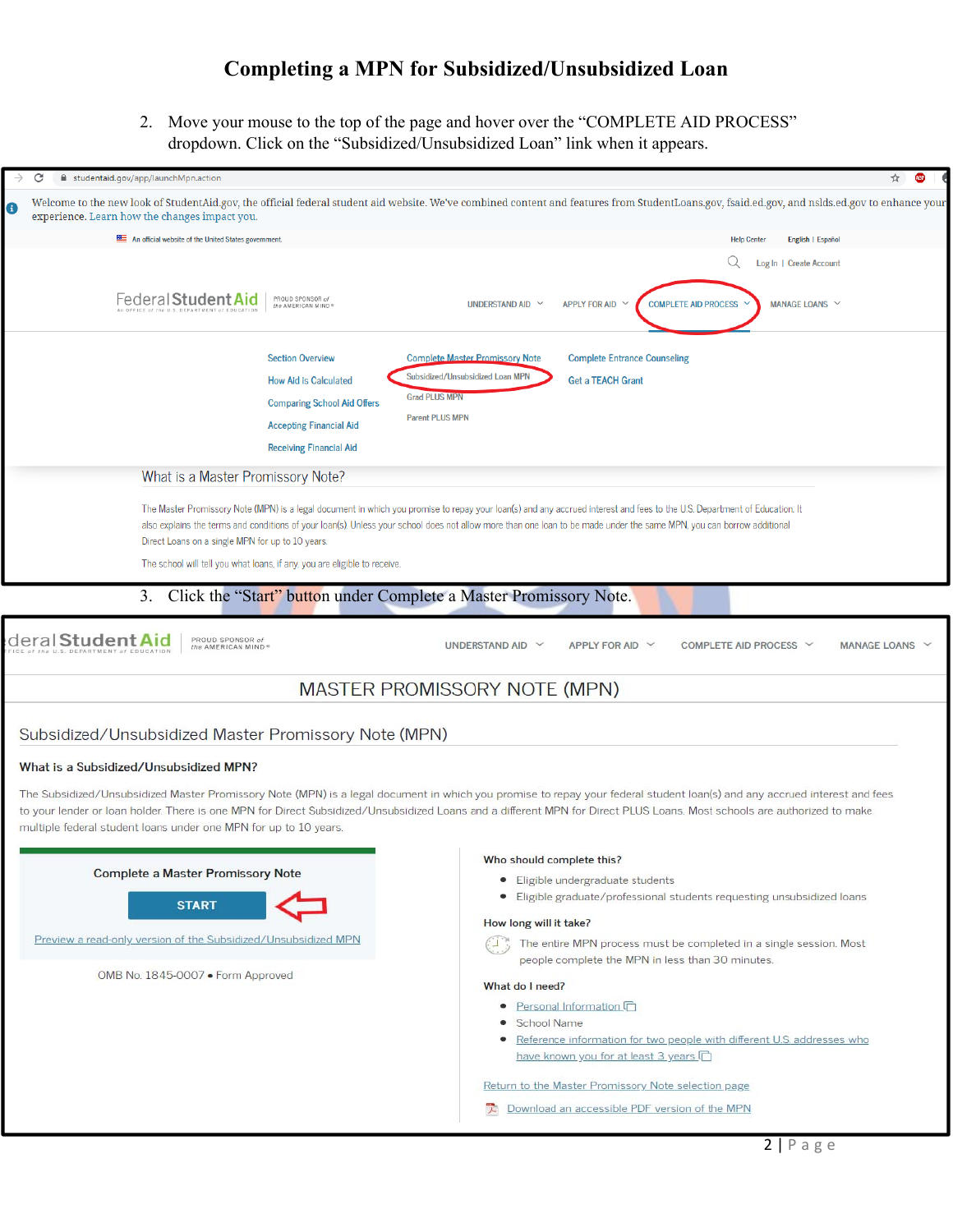4. Complete the required fields with your (the student) information. At the bottom of the page, select **Louisiana Christian University** as your school and then click "Continue".

| Federal Student<br>PROUD SPONSOR of<br>the AMERICAN MIND®                               | UNDERSTAND AID V<br>APPLY FOR AID $\vee$<br>COMPLETE AID PROCESS V<br><b>MANAGE LOANS</b> |
|-----------------------------------------------------------------------------------------|-------------------------------------------------------------------------------------------|
|                                                                                         | MASTER PROMISSORY NOTE (MPN)                                                              |
| Information<br>$\overline{2}$<br>References                                             | 3<br>Review and Edit<br>Sign & Submit<br>$\overline{4}$                                   |
|                                                                                         |                                                                                           |
|                                                                                         |                                                                                           |
|                                                                                         |                                                                                           |
|                                                                                         |                                                                                           |
|                                                                                         |                                                                                           |
| Ð<br>Some of the data fields may be populated with information we have on file for you. |                                                                                           |
|                                                                                         |                                                                                           |
| Borrower Information                                                                    |                                                                                           |
| <b>Driver's License State:</b>                                                          | <b>Driver's License Number:</b>                                                           |
| Select-<br>$\checkmark$                                                                 |                                                                                           |
|                                                                                         |                                                                                           |
| Permanent Address More Information                                                      |                                                                                           |
| Address (line 1):                                                                       | State:<br>$\checkmark$                                                                    |
|                                                                                         | - Select -                                                                                |
| Address (line 2):                                                                       | Zip Code:                                                                                 |
| City:                                                                                   | Country:                                                                                  |

Is your mailing address different than your permanent address? More Information

5. Provide information for two (2) references.

Please note, your references must not be people whom you live with.

Once you have entered the information click "Continue" at the bottom. The system will let you know if there are any fields you neglected to complete.